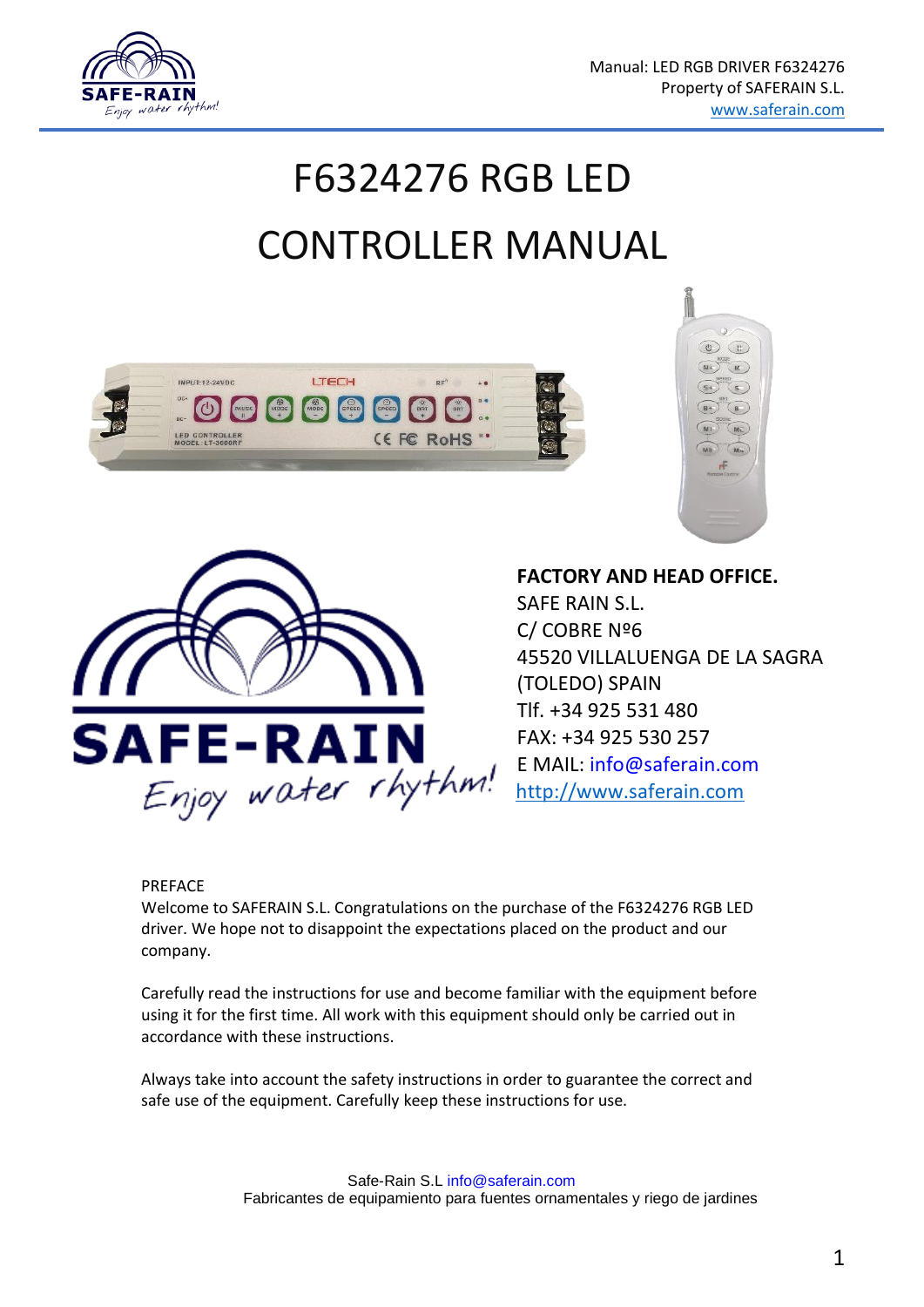

The F6324276 RGB LED controller uses the advanced PWM (Pulse-Width Modulation) control technique. Includes 32 different lighting modes. Smooth switching effect without flickering. The controller has 8 keys which are used to switch on/off, pause, change the mode, speed and brightness of the LED spotlights. Included remote control to operate the controller, with a range of 100 metres. Input voltage 12-24V DC, 3 output channels (common anode).

### Technical details:

| Tipo                 | <b>RGB</b>                  |
|----------------------|-----------------------------|
| Input voltaje        | 12 / 24 VDC                 |
| Output current       | 6A ch x 3 18A max           |
| Output power         | 216W 12V / 432W 24V         |
| Mode changes         | 32 Modes                    |
| Operating temp.      | -30°C / 55°C                |
| <b>Dimensions</b>    | $L$ 211mm – W 40mm – H 30mm |
| Weight               | 240g                        |
| Remote control range | 100 <sub>m</sub>            |

### Dimensions:



Safe-Rain S.L info@saferain.com Fabricantes de equipamiento para fuentes ornamentales y riego de jardines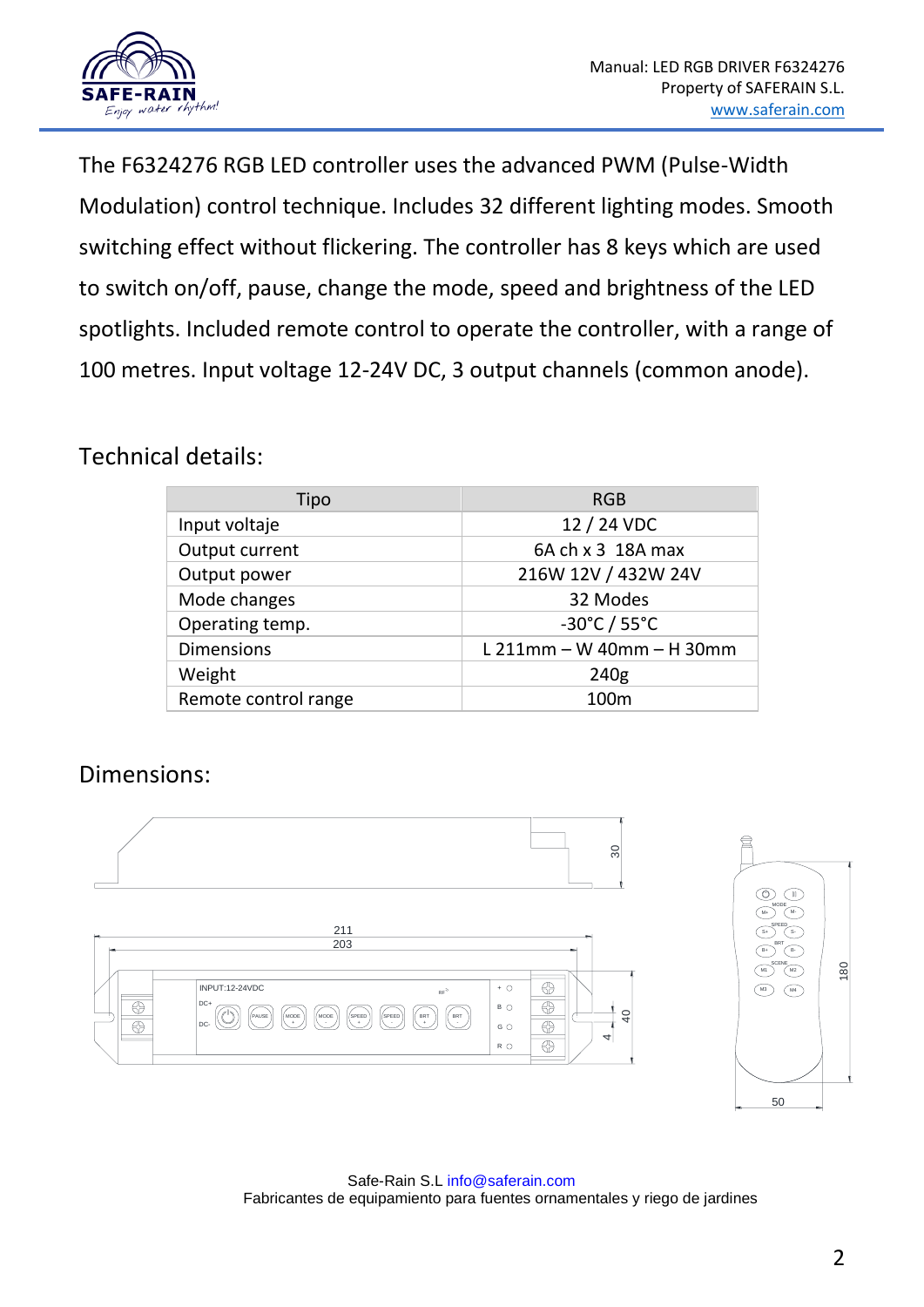

# Detailed functions:

The F6324276 RGB controller has eight keys, which correspond to the first eight buttons on the remote control: ON/OFF, PAUSE, MODE+, MODE-, SPEED-, BRT+ and BRT-.



| No.            | Modes                | No. | Modes                       | No. | Modes                           |
|----------------|----------------------|-----|-----------------------------|-----|---------------------------------|
| $\mathbf{1}$   | <b>Static Red</b>    | 12  | Red Fade out and Fade in    | 23  | Red Yellow Color Smooth         |
| $\overline{2}$ | Static Green         | 13  | Green Fade out and Fade in  | 24  | Green Cyan Color Smooth         |
| 3              | <b>Static Blue</b>   | 14  | Blue Fade out and Fade in   | 25  | Blue purple Color Smooth        |
| 4              | <b>Static Yellow</b> | 15  | Yellow Fade out and Fade in | 26  | Green Yellow Color Smooth       |
| 5              | <b>Static Purple</b> | 16  | Purple Fade out and Fade in | 27  | <b>Blue Cyan Color Smooth</b>   |
| 6              | Static Cyan          | 17  | Cyan Fade out and Fade in   | 28  | Red Purple Color Smooth         |
| 7              | Static White         | 18  | White Fade out and Fade in  | 29  | Blue White Color Smooth         |
| 8              | <b>RGB Skipping</b>  | 19  | RGB Fade out and Fade in    | 30  | Yellow Purple Cyan Color Smooth |
| 9              | 7 Colors Skipping    | 20  | Red Green Color Smooth      | 31  | <b>RGB Color Smooth</b>         |
| 10             | White Strobe         | 21  | Red Blue Color Smooth       | 32  | <b>Full-color Smooth</b>        |
| 11             | 7 Colors Strobe      | 22  | Green Blue Color Smooth     |     |                                 |

Safe-Rain S.L info@saferain.com Fabricantes de equipamiento para fuentes ornamentales y riego de jardines